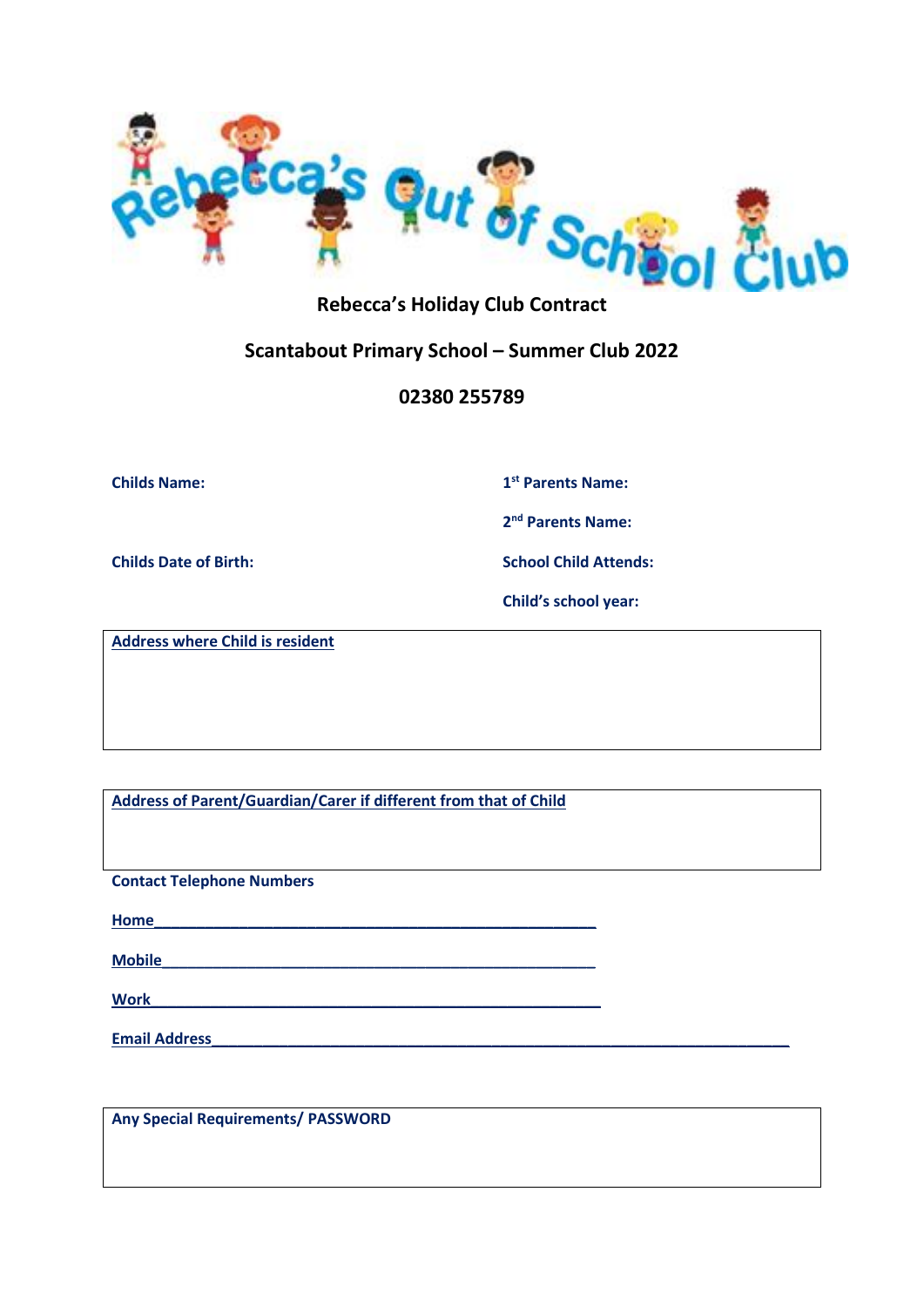

# **Rebecca's Holiday Club Contract (Continued)**

I/we the undersigned, hereby enter into the agreement

For\_\_\_\_\_\_\_\_\_\_\_\_\_\_\_\_\_\_\_\_\_\_\_\_\_\_\_\_\_\_\_\_\_\_\_\_\_ (name of child) to attend Rebecca's Holiday Club on the following days:

| Summer Club         | All day session        |
|---------------------|------------------------|
| 25th-29th July 2022 | 7.45am-5.45pm - £36.00 |
| Monday              |                        |
| Tuesday             |                        |
| Wednesday           |                        |
| Thursday            |                        |
| Friday              |                        |

| Summer Club         | All day session        |
|---------------------|------------------------|
| 1st-5th August 2022 | 7.45am-5.45pm - £36.00 |
| Monday              |                        |
| Tuesday             |                        |
| Wednesday           |                        |
| Thursday            |                        |
| Friday              |                        |

| Summer Club                         | All day session       |
|-------------------------------------|-----------------------|
| $8th$ -12 <sup>th</sup> August 2022 | 7.45am-5.45pm -£36.00 |
| Monday                              |                       |
| Tuesday                             |                       |
| Wednesday                           |                       |
| Thursday                            |                       |
| Friday                              |                       |

Please tick all the relevant session boxes you wish your child to attend Rebecca's reserve the right to withdraw its services if any fees remain unpaid for more than 1 day

I enclose a £15.00 non-refundable deposit  $\parallel$  Please tick if deposit is included Fees are required, in full, on the first of attendance

I/we agree to comply with all the Club's policies and procedures.

Signature Parent/Carer/Guardian Date